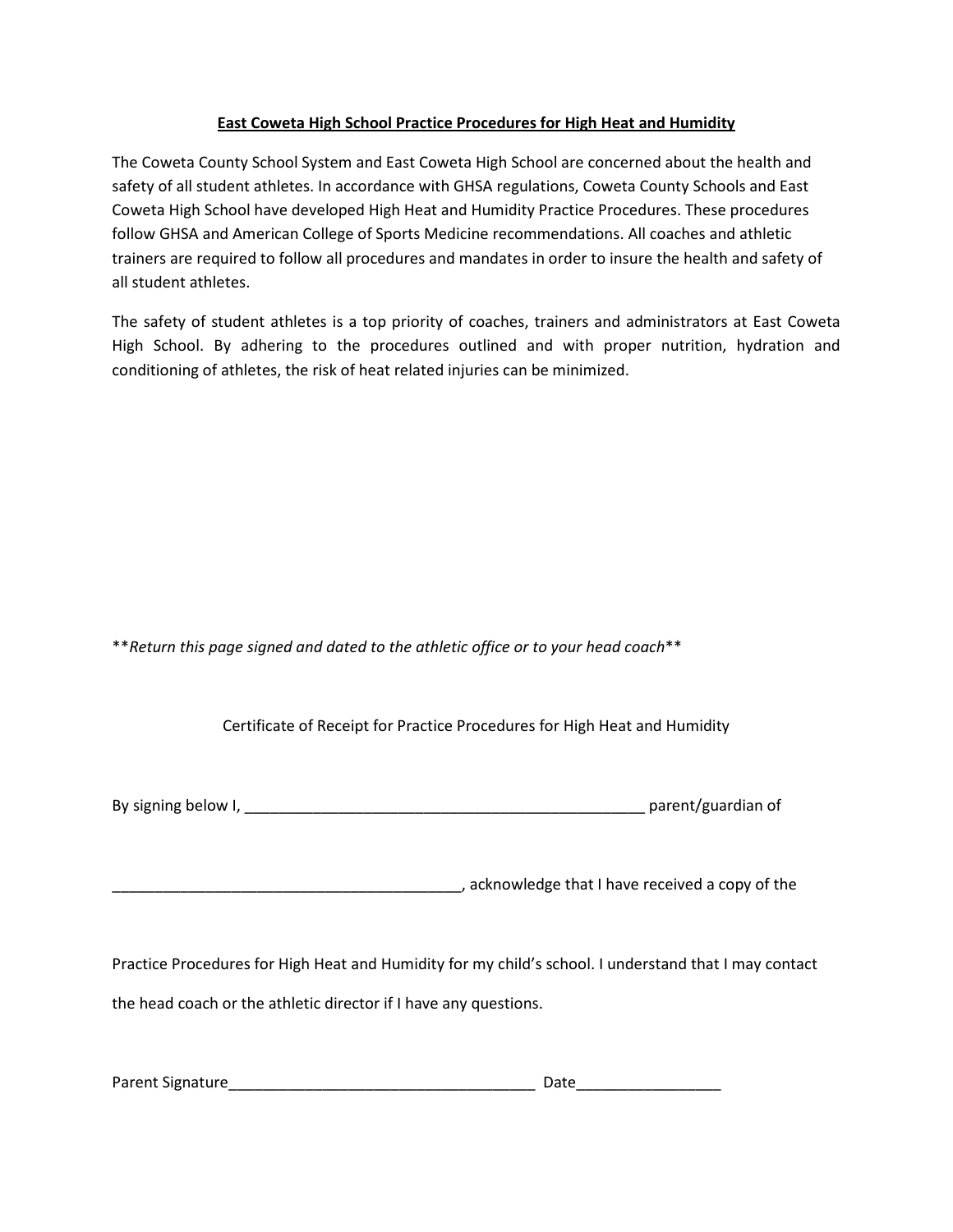# **GHSA- Practice Procedure for High Heat and Humidity**

Schools must follow the statewide policy for conducting practices and voluntary conditioning workouts in all sports during times of extremely high heat and/or humidity that will be signed by each head coach at the beginning of each season and distributed to all players and their parents or guardians. The policy shall follow modified guidelines of the American College of Sports Medicine in regard to:

- 1. The scheduling of practices at various heat/humidity levels
- 2. The ratio of workout time to time allotted for rest and hydration at various heat/humidity levels
- 3. The heat/humidity level that will result in practice being terminated

A scientifically approved instrument that measures Wet Bulb Globe Temperature (WBGT) reading must be utilized at each practice to ensure that the written policy is being followed properly.

# **WBGT READING ACTIVITY GUIDELINES & REST BREAK GUIDELINES**

### UNDER 82.0

 Normal activities – Provide at least three separate rest breaks each hour of minimum duration of 3 minutes each during workout

### $82.0 - 86.9$

 Use discretion for intense or prolonged exercise; watch at-risk players carefully; provide at least three separate rests breaks each hour of a minimum of four minutes duration each.

### $87.0 - 89.9$

Maximum practice time is two hours. For Football: players restricted to helmet, shoulder pads, and shorts during practice. All protective equipment must be removed for conditioning activities. For all sports: Provide at least four separate rests breaks each hour of a minimum of four minutes each

### $90.0 - 92.0$

Maximum length of practice is one hour, no protective equipment may be worn during practice and there may be no conditioning activities. There must be 20 minutes of rest breaks provided during the hour of practice.

# OVER 92

No outdoor workouts; cancel exercise; delay practices until a cooler WBGT reading occurs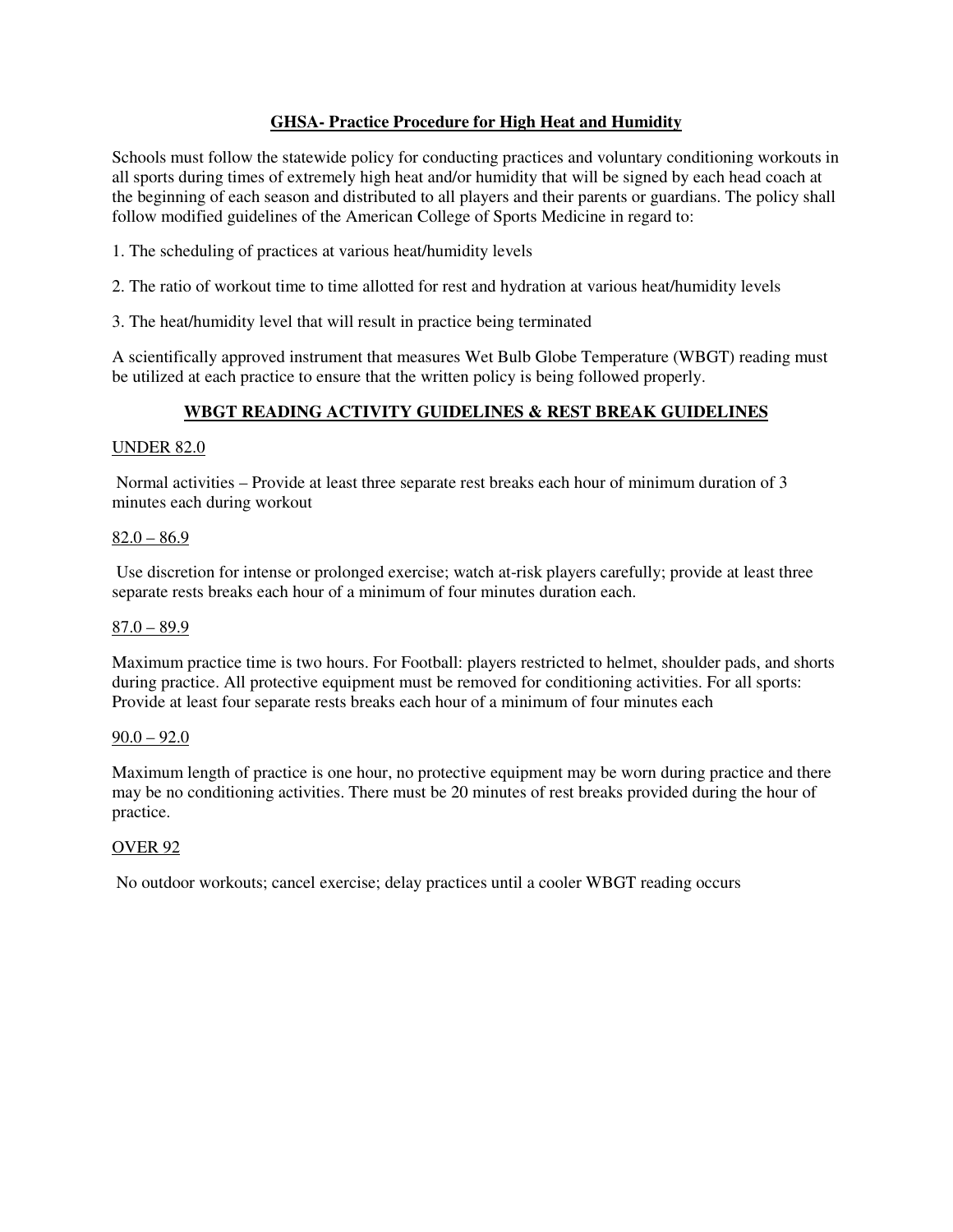#### **GHSA GUIDELINES FOR HYDRATION AND REST BREAKS**

- 1. Rest time should involve both unlimited hydration intake and rest without any activity.
- 2. For football, helmets should be removed during rest time
- 3. The site of the rest time should be a "cooling zone" and not in direct sunlight.
- 4. When the WBGT reading is over 86:

A. ice towels and spray bottles filled with ice water should be available at the "cooling zone" to aid the cooling process.

B. Cold immersion tubs must be available for practices for the benefit of any player showing early signs of heat illness.

### **DEFINITIONS**

- 1. PRACTICE: the period of time that a participant engages in a coach-supervised, school-approved sport or conditioning-related activity. Practices are timed from the time the players report to the field until they leave.
- 2. WALK THROUGH: this period of time shall last no more than one hour, is not considered to be a part of the practice time regulation, and may not involve conditioning or weight-room activities. Players may not wear protective equipment.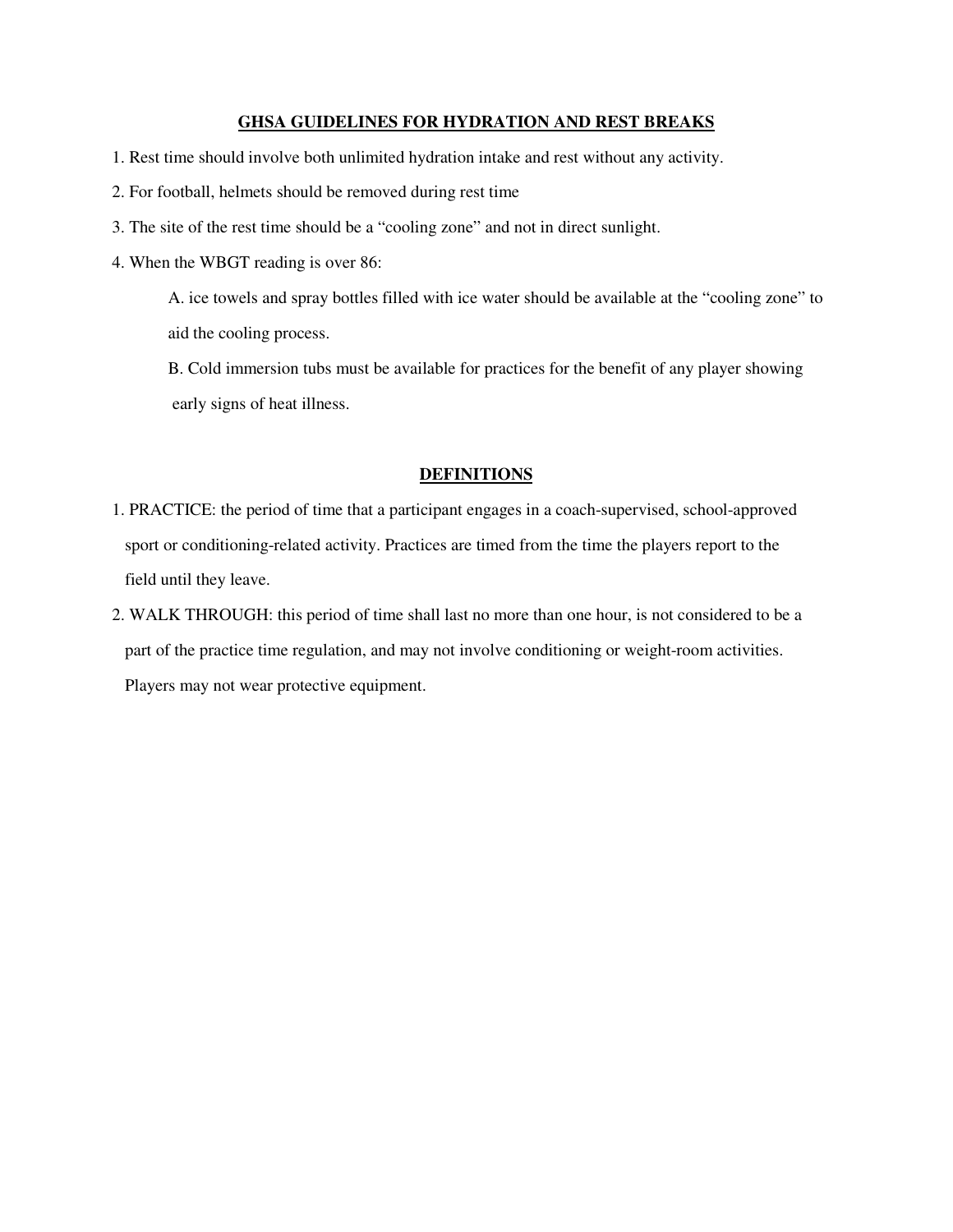# **COOL ZONES FOR FALL AND SPRING SPORTS**

Each fall and spring sport is required to have a designated "cool zone" and "cooling station". Below are the cool zones and cooling station locations for each athletic team at East Coweta High School that practice in the fall or spring.

BASEBALL- Baseball locker room. CHEERLEADING- Training room inside the main building. CROSSCOUNTRY- Training room inside the main building. FOOTBALL- Field house located next to the football practice fields. GOLF- Clubhouse of golf course. LACROSSE- Inside the elementary schools at which they practice. SOCCER- Boys in the training room inside the main building. Girls in the Athletic Office conference room. SOFTBALL- Softball clubhouse and dugouts. TENNIS- Athletic Office Conference room. TRACK-Field house located in the stadium. VOLLEYBALL- Athletic Office conference room.

# **HEAT INDEX MEASUREMENT AND RECORD**

East Coweta High School will use the GHSA Heat Index Measurement and Record Form to record all WBGT readings. Readings will be taken at the start of practice and at the discretion of the athletic trainer. A copy of the form will be kept on file and submitted to the athletic director daily.

# **FLUID REPLACEMENT AND HEAT ILLNESS INFORMATION**

Every athlete is given educational information on Fluid Replacement Guidelines and Heat Illness Symptoms and Treatments. Parents/Guardians and athletes should use this information to assist in recovery from practices in warm weather conditions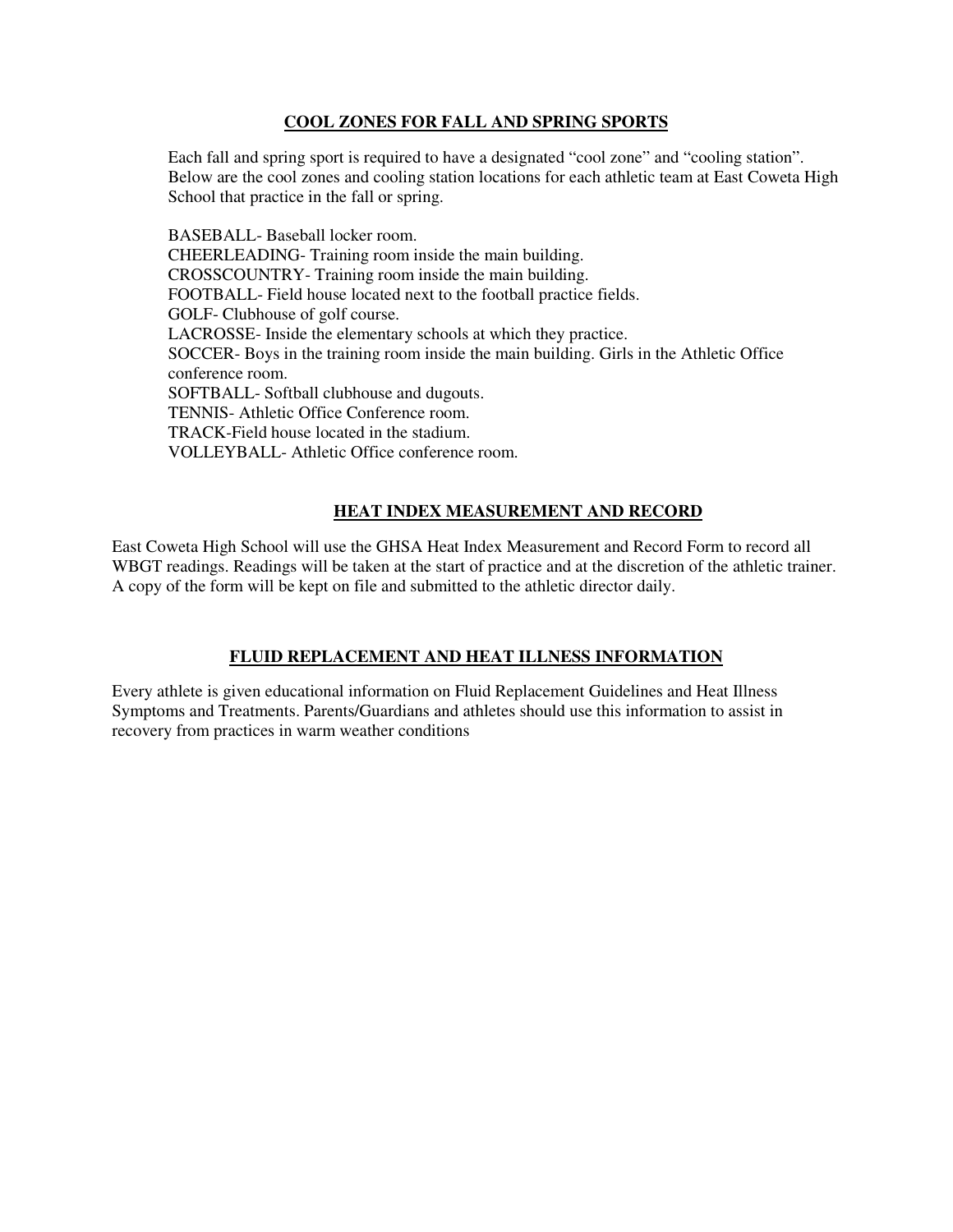# **FLUID REPLACEMENT INFORMATION**

(National Athletic Trainers Association-NATA)

| <b>Weight Lost During Workout</b> | <b>Fluid Amount Needed to Refuel</b>              |
|-----------------------------------|---------------------------------------------------|
| 2 pounds                          | 32 oz. (4 cups or 1 sports drink bottle)          |
| 4 pounds                          | $64$ oz. $(8 \text{ cups or } 2 \text{ bottles})$ |
| 6 pounds                          | 96 oz. $(12 \text{ cups or } 3 \text{ bottles})$  |
| 8 pounds                          | 128 oz. $(16 \text{ cups or } 4 \text{ bottles})$ |

Athletes should hydrate during the school day prior to practice or competition.

# **Guidelines for hydration during exercise**

- 1. Drink 16-24 oz. of fluid 1 to 2 hours before the workout or competition.
- 2. Drink 4-8 oz. of water or sports drink during every 20 minutes of exercise.
- 3. Drink before you feel thirsty. When you feel thirsty, you have already lost needed fluids.

# **HEAT ILLNESS SYMPTOMS AND TREATMENTS**

(National Athletic trainers Association-NATA)

## **Heat Cramps**

# **Symptoms**

- 1. Muscle symptoms caused by an imbalance of water and electrolytes in muscles.
- 2. Usually affects the legs and abdominal muscles.

# **Treatments**

- 1. Rest in cool place.
- 2. Drink plenty of fluids
- 3. Proper stretching and massaging
- 4. Application of ice in some cases

### **Heat Exhaustion**

### **Symptoms**

- 1. Can be precursor to heat stroke.
- 2. Normal to high temperature.
- 3. Heavy sweating.
- 4. Skin is flushed or cool and pale.
- 5. Headaches, dizziness.
- 6. Rapid pulse, nausea, weakness
- 7. Physical collapse may occur.
- 8. Can occur without prior symptoms, such as cramps.